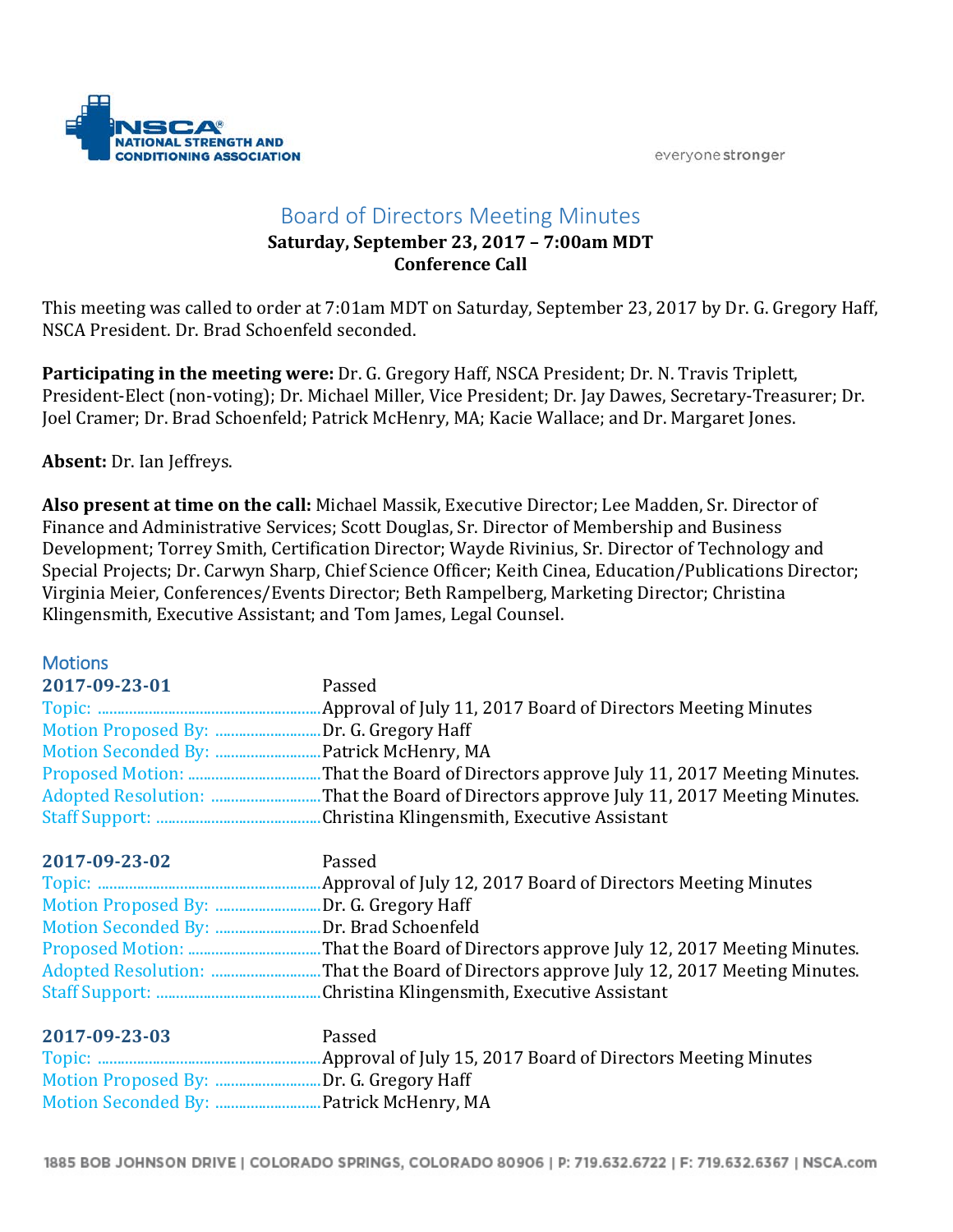

|                                        | Adopted Resolution: That the Board of Directors approve July 15, 2017 Meeting Minutes. |
|----------------------------------------|----------------------------------------------------------------------------------------|
|                                        |                                                                                        |
| 2017-09-23-04                          | Passed                                                                                 |
|                                        |                                                                                        |
|                                        |                                                                                        |
| Motion Seconded By: Dr. Margaret Jones |                                                                                        |
|                                        |                                                                                        |
|                                        | Descriptions addition to the Nomination Committee Handbook as                          |
|                                        | recommended by the Nomination Committee.                                               |
|                                        |                                                                                        |
|                                        | Descriptions addition to the Nomination Committee Handbook as                          |
|                                        | recommended by the Nomination Committee.                                               |
|                                        |                                                                                        |
| 2017-09-23-05                          | Passed                                                                                 |
|                                        |                                                                                        |
|                                        | <b>Guidelines Revision</b>                                                             |
|                                        |                                                                                        |
| Motion Seconded By: Dr. Jay Dawes      |                                                                                        |
|                                        |                                                                                        |
|                                        | Strength & Conditioning Professional Standards & Guidelines as                         |
|                                        | presented.                                                                             |
|                                        | That the Board of Directors approve the revised version of the                         |
|                                        | Strength & Conditioning Professional Standards & Guidelines as                         |
|                                        | presented.                                                                             |
|                                        |                                                                                        |
| 2017-09-23-06                          | Postponed                                                                              |
|                                        |                                                                                        |
|                                        | <b>Standards and Procedures</b>                                                        |
| Motion Proposed By: Dr. Joel Cramer    |                                                                                        |
|                                        |                                                                                        |
|                                        |                                                                                        |
|                                        | Ethics Committee and the National Strength and Conditioning                            |
|                                        | Association STANDARDS and PROCEDURES as presented.                                     |
|                                        |                                                                                        |
|                                        |                                                                                        |
| 2017-09-23-07                          | Passed                                                                                 |
|                                        |                                                                                        |
|                                        |                                                                                        |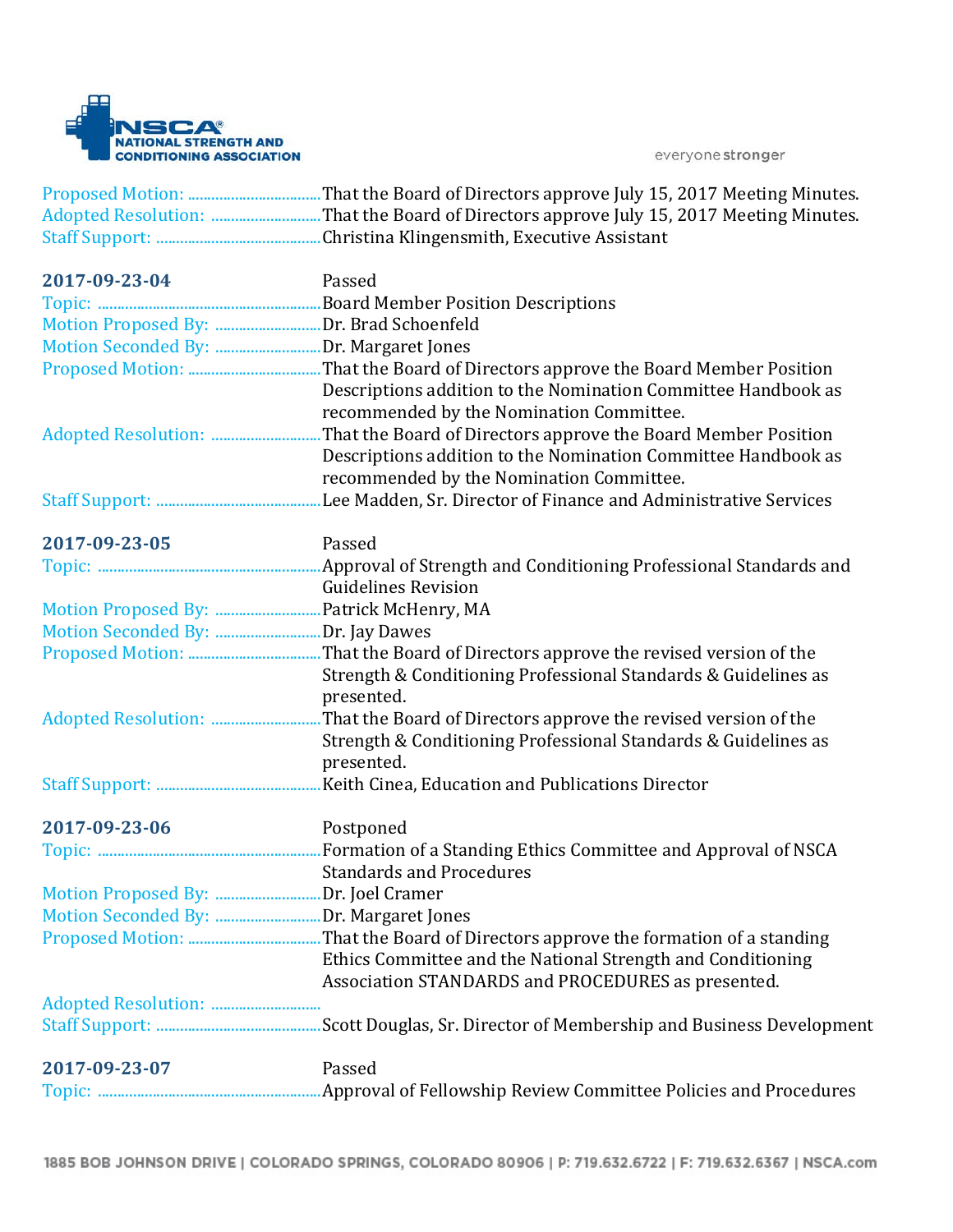

|                                         | Revision                                                         |
|-----------------------------------------|------------------------------------------------------------------|
| Motion Proposed By: Dr. Margaret Jones  |                                                                  |
| Motion Seconded By: Dr. Jay Dawes       |                                                                  |
|                                         |                                                                  |
|                                         | Review Committee Policies and Procedures document as presented.  |
|                                         |                                                                  |
|                                         | Review Committee Policies and Procedures document as presented.  |
|                                         |                                                                  |
| 2017-09-23-08                           | Passed                                                           |
|                                         |                                                                  |
| Motion Proposed By: Dr. G. Gregory Haff |                                                                  |
|                                         |                                                                  |
|                                         |                                                                  |
|                                         |                                                                  |
|                                         | Strength and Conditioning Association Whistleblower Policy as    |
|                                         | approved by legal counsel.                                       |
|                                         | That the Board of Directors approve the revision to the National |
|                                         | Strength and Conditioning Association Whistleblower Policy as    |
|                                         | approved by legal counsel.                                       |
|                                         | Lee Madden, Sr. Director of Finance and Administrative Services  |
|                                         |                                                                  |
| 2017-09-23-09                           | Passed                                                           |
|                                         |                                                                  |
|                                         |                                                                  |
| Motion Proposed By: Dr. Joel Cramer     |                                                                  |
|                                         |                                                                  |
|                                         |                                                                  |
|                                         | Certification Committee (Jaynie Bjornaraa and Tony Soika).       |
|                                         | Certification Committee (Jaynie Bjornaraa and Tony Soika).       |
|                                         |                                                                  |
|                                         |                                                                  |
| 2017-09-23-10                           | Passed as Amended by Proposer                                    |
|                                         |                                                                  |
|                                         |                                                                  |
| Motion Seconded By: Dr. Jay Dawes       |                                                                  |
|                                         |                                                                  |
|                                         | Committee Governance document as presented.                      |
|                                         |                                                                  |
|                                         | Committee Governance document as amended.                        |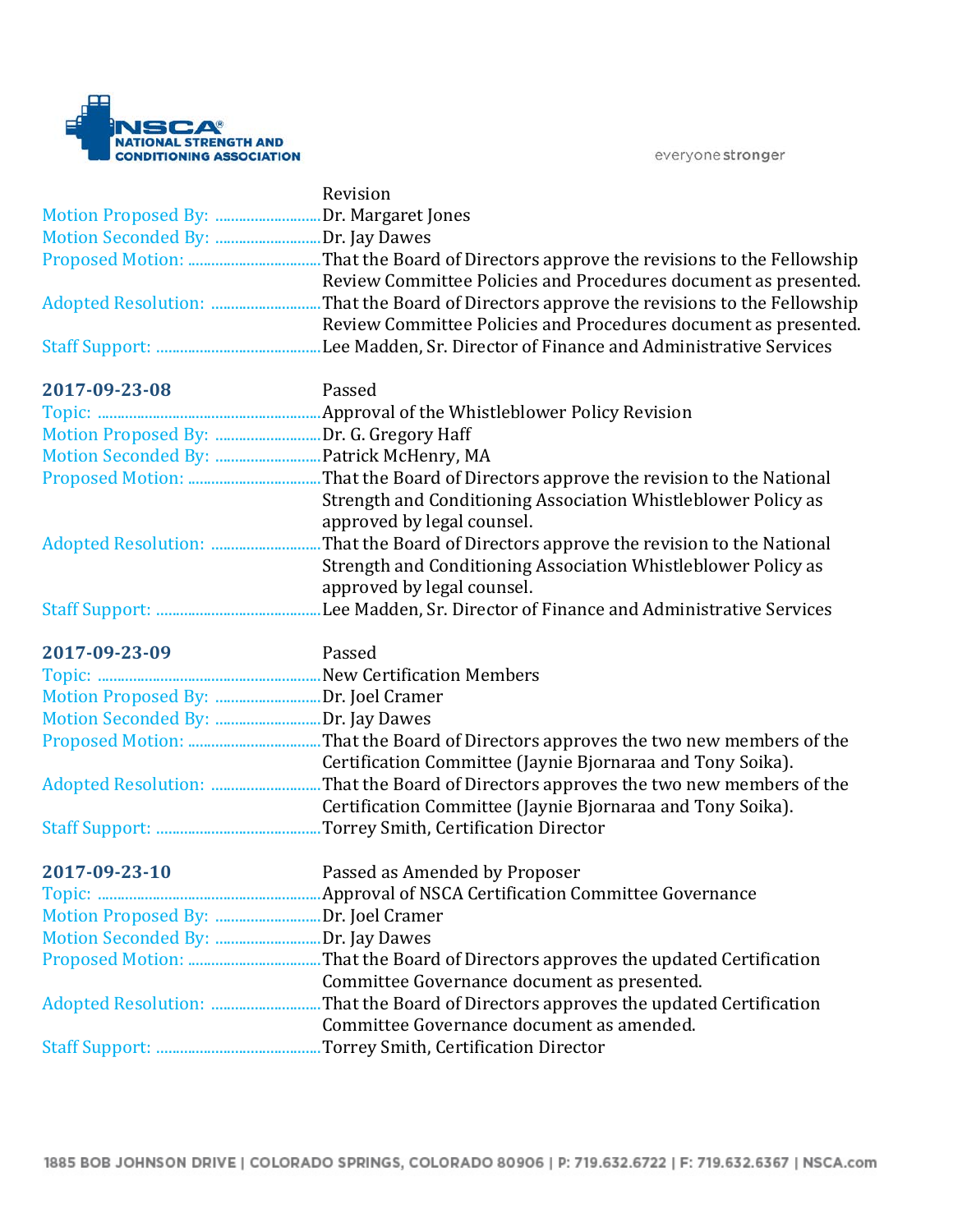

Dr. G. Gregory Haff moved to postpone motions 2017-09-23-11, 2017-09-23-12, and 2017-09-23-13 to the next regular meeting of the Board. Seconded by Dr. Michael Miller.

| 2017-09-23-11                                                                                                                                                                                                                  | Postponed                                                                                         |
|--------------------------------------------------------------------------------------------------------------------------------------------------------------------------------------------------------------------------------|---------------------------------------------------------------------------------------------------|
|                                                                                                                                                                                                                                | Trainer of the Year Policy and Procedures and Criteria Sheet as<br>presented.                     |
|                                                                                                                                                                                                                                |                                                                                                   |
|                                                                                                                                                                                                                                |                                                                                                   |
| 2017-09-23-12                                                                                                                                                                                                                  | Postponed                                                                                         |
|                                                                                                                                                                                                                                | <b>Award Revision</b>                                                                             |
|                                                                                                                                                                                                                                |                                                                                                   |
|                                                                                                                                                                                                                                |                                                                                                   |
|                                                                                                                                                                                                                                | Medicine and Rehabilitation of the Year Policy and Procedures and<br>Criteria Sheet as presented. |
|                                                                                                                                                                                                                                |                                                                                                   |
|                                                                                                                                                                                                                                |                                                                                                   |
| 2017-09-23-13                                                                                                                                                                                                                  | Postponed                                                                                         |
|                                                                                                                                                                                                                                |                                                                                                   |
|                                                                                                                                                                                                                                |                                                                                                   |
|                                                                                                                                                                                                                                |                                                                                                   |
|                                                                                                                                                                                                                                | of the Year Policy and Procedures and Criteria Sheet as presented.                                |
|                                                                                                                                                                                                                                |                                                                                                   |
|                                                                                                                                                                                                                                |                                                                                                   |
| the contract of the state of the contract of the state of the state of the state of the state of the state of the state of the state of the state of the state of the state of the state of the state of the state of the stat |                                                                                                   |

Dr. Brad Schoenfeld left the call at 8:02am MDT.

| 2017-09-23-14                          | Passed                                                           |
|----------------------------------------|------------------------------------------------------------------|
|                                        |                                                                  |
| Motion Proposed By: Dr. Margaret Jones |                                                                  |
| Motion Seconded By: Dr. Jay Dawes      |                                                                  |
|                                        |                                                                  |
|                                        | Dabbs as new Foundation Board members, and the re-appointment of |